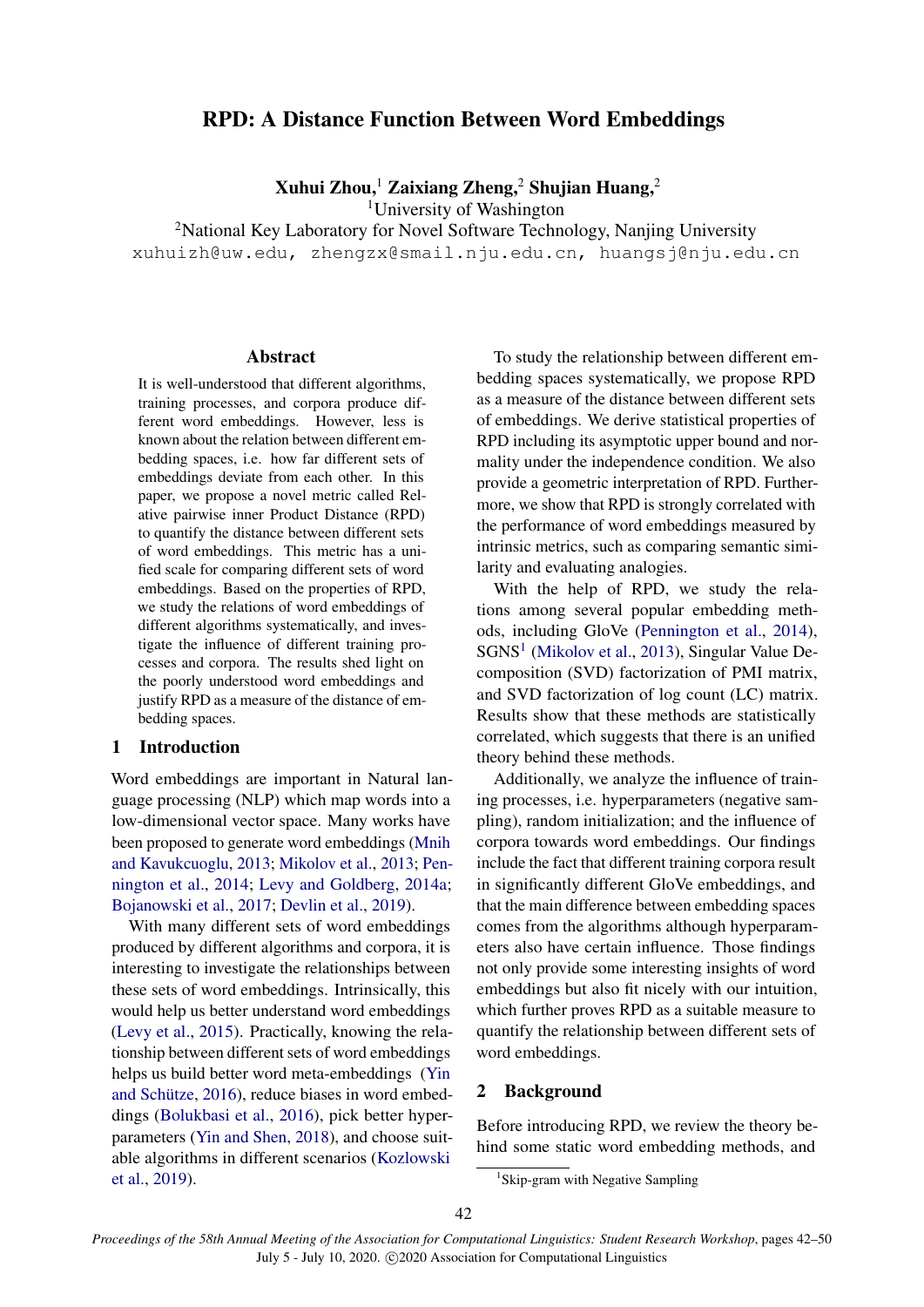discuss some previous works investigating the relationship between embedding spaces.

### 2.1 Word Embedding Models

We consider the following four word embedding models: SGNS, GloVe, SVD<sub>PMI</sub>, SVD<sub>LC</sub>. SGNS and GloVe are two widely used embedding methods, while  $SVD<sub>PMI</sub>$  and  $SVD<sub>LC</sub>$  are matrix factorization methods which are intrinsically related to SGNS and GloVe [\(Levy and Goldberg,](#page-6-7) [2014b;](#page-6-7) [Levy et al.,](#page-6-5) [2015;](#page-6-5) [Yin and Shen,](#page-7-1) [2018\)](#page-7-1).

The embedding of all the words forms an embedding matrix  $E \in \mathbf{R}^{n \times d}$ , where the d here is the dimension of each word vector and  $n$  is the size of the vocabulary.

SGNS maximizes a likelihood function for word and context pairs that occur in the dataset and minimizes it for randomly sampled unobserved pairs, i.e. negative samples (NS). We denote the method with  $k$  NS as  $SGNS_k$ .

GloVe factorizes the log-count matrix shifted by the entire vocabulary's bias term. The bias here are parameters learned stochastically with an objective weighted according to the frequency of words.

SVD<sub>PMI/LC</sub> SVD factorizes a signal matrix  $M = UDV^T$ , which aims at reducing the dimensions of the cooccurrence matrix. The resulting embedding is  $E = U_{:, 1:d} D^{\frac{1}{2}}_{1:d, 1:d}$  , where  $d$  is the dimension of word embeddings. We denote the method as  $SVD<sub>PMI</sub>$ , if the signal is the PMI matrix, and SVDLC if the signal is the log count matrix.

Although the scope of this paper focuses on standard word embeddings that were learned at the word level, RPD could be adapted to analyze embeddings that were learned from word pieces, for example, fastText [\(Bojanowski et al.,](#page-5-0) [2017\)](#page-5-0) and contextualized embeddings [\(Peters et al.,](#page-6-8) [2018;](#page-6-8) [De](#page-6-4)[vlin et al.,](#page-6-4) [2019\)](#page-6-4).

#### 2.2 Relationship Between Embedding Spaces

[Levy and Goldberg](#page-6-7) [\(2014b\)](#page-6-7) provide a good analogy between SGNS and SVD<sub>PMI</sub>. They suggest that SGNS is essentially factorizing the pointwise mutual information (PMI) matrix. However, their analogy is based on the assumption of no dimension constraint in SGNS, which is not possible in practice. Furthermore, their analogy is not suitable for analyzing methods besides SGNS and PMI models since their theoretical derivation relies on the specific objective of SGNS.

[Yin and Shen](#page-7-1) [\(2018\)](#page-7-1) provide a way to select

the best dimension of word embeddings for specific tasks by exploring the relations of embedding spaces of different dimension. They introduce Pairwise Inner Product (PIP) loss [\(Yin and Shen,](#page-7-1) [2018\)](#page-7-1), an unitary-invariant metric for measuring word embeddings' distance [\(Smith et al.,](#page-6-9) [2017\)](#page-6-9). The unitary-invariance of word embeddings states that two embedding vector spaces are equivalent if one can be obtained from another by multiplying a unitary matrix. However, PIP loss is not suitable for comparing numerically across embedding spaces since PIP loss has different energy for different embedding spaces.

# 3 Quantifying Distances between Embeddings

In this section, we describe the definition of RPD and its properties, which make RPD a suitable and effective method to quantify the distance between embedding spaces. Note that two embedding spaces do not necessarily have the same vocabulary for calculating the RPD.

### 3.1 RPD

For the following discussion, we always use the Frobenius norm as the norm of matrices.

Definition 1. (RPD) The RPD between embedding matrices  $E_1$  and  $E_2$  is defined as follows:

$$
\text{RPD}(E_1, E_2) = \frac{1}{2} \frac{\|\tilde{E_1}\tilde{E_1}^T - \tilde{E_2}\tilde{E_2}^T\|^2}{\|\tilde{E_1}\tilde{E_1}^T\| \|\tilde{E_2}\tilde{E_2}^T\|}.
$$

where  $\tilde{E}$  comes from dividing each entry of  $E$ by its standard deviation. For convenience, we let  $\tilde{E} \equiv E$  for the following discussion.

The numerator of RPD respects the unitaryinvariant property of word embeddings, which means that unitary transformation (i.e. rotation) preserves the relative geometry of an embedding space. The denominator is a normalization, which allows us to regard the whole embedding matrix as an integrated part (i.e. RPD does not correlate with the number of words of embedding spaces). This step makes comparisons across methods possible.

### 3.2 Statistical Properties of RPD

We assume the widely used isotropic assumption [\(Arora et al.,](#page-5-2) [2016\)](#page-5-2) that the ensemble of word vectors consists of i.i.d draws generated by  $v = s\hat{v}$ , where  $\hat{v}$  is from the spherical Gaussian distribution, and s is a scalar random variable. In our case, we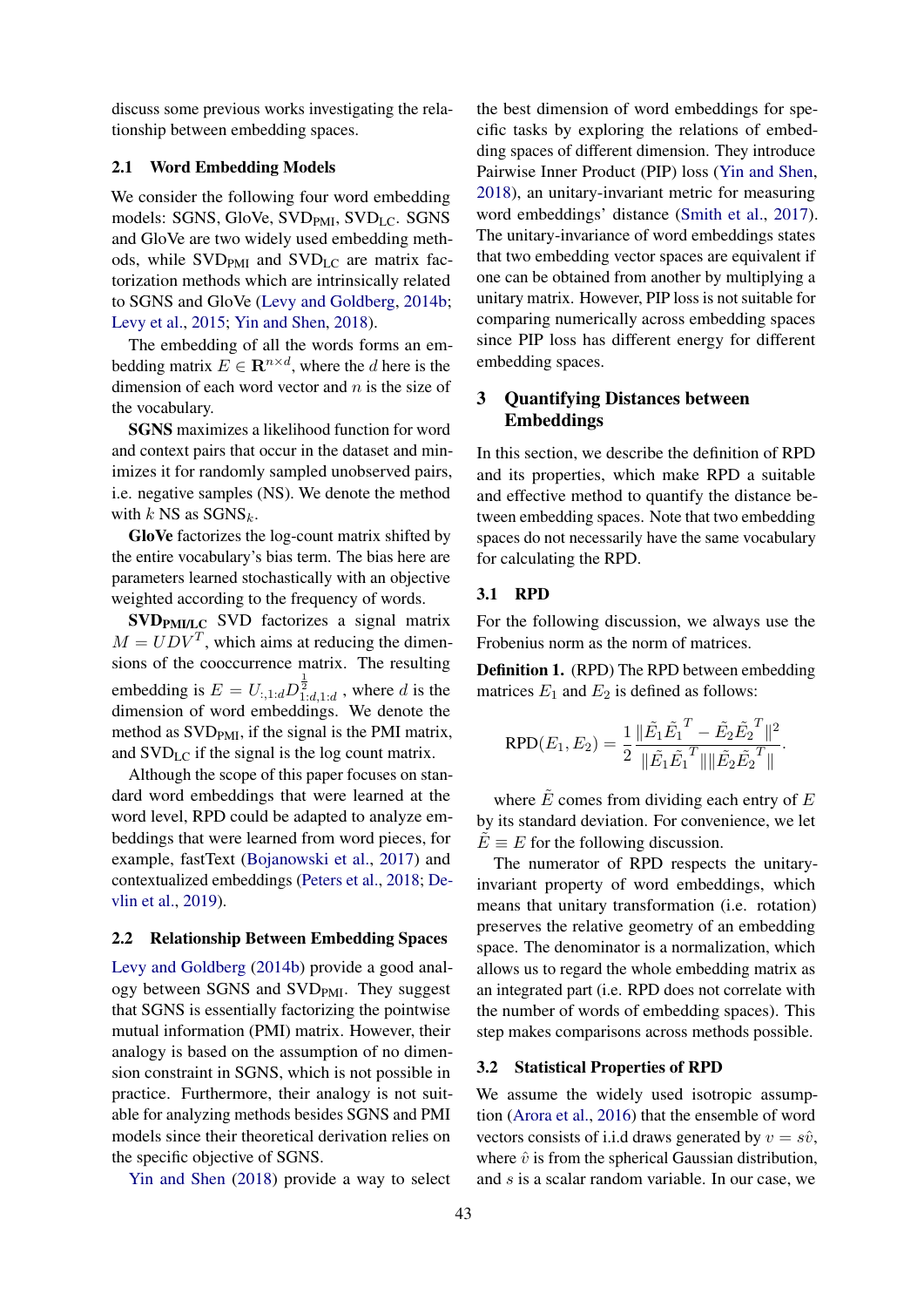can assume each entry of embedding comes from a standard normal distribution E:  $v_{ij} \sim \mathcal{N}(0, 1)$ .

Note that the assumption may not always work in practice, especially for other embeddings such as contextualized embeddings. However, under the isotropic conditions, the statistical properties derived are intuitively and empirically plausible. Besides, those properties serve to better interpret the value of RPD alone. Since RPD, in many cases, is used for comparison, we should be comfortable with the assumption.

Upper bound We estimate the asymptotic upper bound of RPD. By factorizing the numerator of RPD, we get (1).

$$
RPD(E_1, E_2) = \frac{1}{2} \frac{\|E_1 E_1^T\|^2 + \|E_2 E_2^T\|^2}{\|E_1 E_1^T\| \|E_2 E_2^T\|} - \frac{\langle E_1 E_1^T, E_2 E_2^T \rangle}{\|E_1 E_1^T\| \|E_2 E_2^T\|} \quad (1)
$$

Applying the Cauchy-Schwarz inequality to the last term of  $(1)^2$  $(1)^2$ , we have the following estimation.

$$
2RPD(E_1, E_2) \le \frac{\|E_1 E_1^T\|^2 + \|E_2 E_2^T\|^2}{\|E_1 E_1^T\| \|E_2 E_2^T\|} = \frac{\|E_1 E_1^T\| + \|E_2 E_2^T\|}{\|E_2 E_2^T\|} + \frac{\|E_2 E_2^T\|}{\|E_1 E_1^T\|}
$$
\n(2)

By the law of large numbers, we can prove that  $\lim_{n\to\infty}$   $||EE^T|| = n\sqrt{d}$  (Appendix A). Then, we can tell from (2) that RPD is bounded by 1 when  $n \to \infty$ . In practice, the number of words  $n$  is large enough to let the maximum of RPD stay around 1, which means RPD is well-defined numerically.

**Normality** For  $RPD(E_1, E_2)$ , if  $E_1$  is independent of  $E_2$ , we can prove that RPD distributes normally from both an empirical and a theoretical perspective. Theoretically, by applying the central limit theorem to the numerator and the law of large numbers to the denominator of RPD, we can get the normality of RPD under the condition  $n \to \infty$ ,  $\frac{d}{n} = c$ , where c remains constant (Appendix B). Empirically, we can use Monte Carlo simulation to show the normality and estimate the mean and variance of RPD (Appendix C). With the help of RPD, we can perform hypothesis test (z-test) to evaluate the independence of two embedding spaces.

### 3.3 Geometric Interpretation of RPD

From equation (1), we can tell that the first term goes to 1 when  $n \to \infty$ . So we only need to discuss the second term.

$$
\frac{\langle E_1 E_1^T, E_2 E_2^T \rangle}{\| E_1 E_1^T \| \| E_2 E_2^T \|}
$$

For the  $i^{th}$  row in  $EE^T$ , we have vector  $\hat{v}_i =$  $(v_i v_1^T, v_i v_2^T, ..., v_i v_n^T)$ , where  $v_i$  is the word *i*'s vector in embedding  $E$ ,  $n$  is the number of words. We can interpret  $\hat{v}_i$  as another representation of word i projected onto the space spanned by  $v_1, v_2, ..., v_n$ . So for convenience, we denote  $\hat{E} = E E^{T}$  with its  $i^{th}$  row as  $\hat{v}_i$ .

We can prove that  $\lim_{n\to\infty}$  RPD( $E_1, E_2$ ) =  $1-\frac{1}{n}$  $\frac{1}{n} \sum_{i=1}^{n} \cos(\theta_i)$ . The  $\theta_i \in (0, \frac{\pi}{2})$  $(\frac{\pi}{2})$  is the angle between  $\hat{v}_i^{(1)}$  $i^{(1)}$  ( $i^{th}$  row vector of  $\hat{E_1}$ ) and  $\hat{v}_i^{(2)}$  $\binom{2}{i}$  (i<sup>th</sup> row vector of  $\hat{E_2}$ ) (Appendix D). Therefore, we can understand the value of RPD from the perspective of cosine similarity between vectors.

<span id="page-2-1"></span>

Figure 1: The plot shows the difference in performance as a function of RPD score. The x-axis for each point represents the RPD between word embeddings produced by SGNS (with NS 15, 5, 1), GloVe,  $SVD<sub>PMI</sub>$ ,  $SVD_{LC}$  and word embeddings produced by  $SGNS_{25}$ . The y-axis for each point represents the sum of absolute variation in the performance (word similarity and word analogy).

#### 3.4 RPD and Performance

As [Yin and Shen](#page-7-1) [\(2018\)](#page-7-1) discussed, usability of word embeddings, such as using them to solve analogy and relatedness tasks, is important to practitioners. Through applying different sets of word embeddings to word similarity and word analogy tasks [\(Mikolov et al.,](#page-6-1) [2013\)](#page-6-1), we study the relationship between RPD and word embeddings' performance. Specifically, we set the word embeddings produced by SGNS with 25 NS as a starting point and use

<span id="page-2-0"></span> $2$ The inner product of matrix A and B is defined as  $\langle A, B \rangle = trace(A^{T}B)$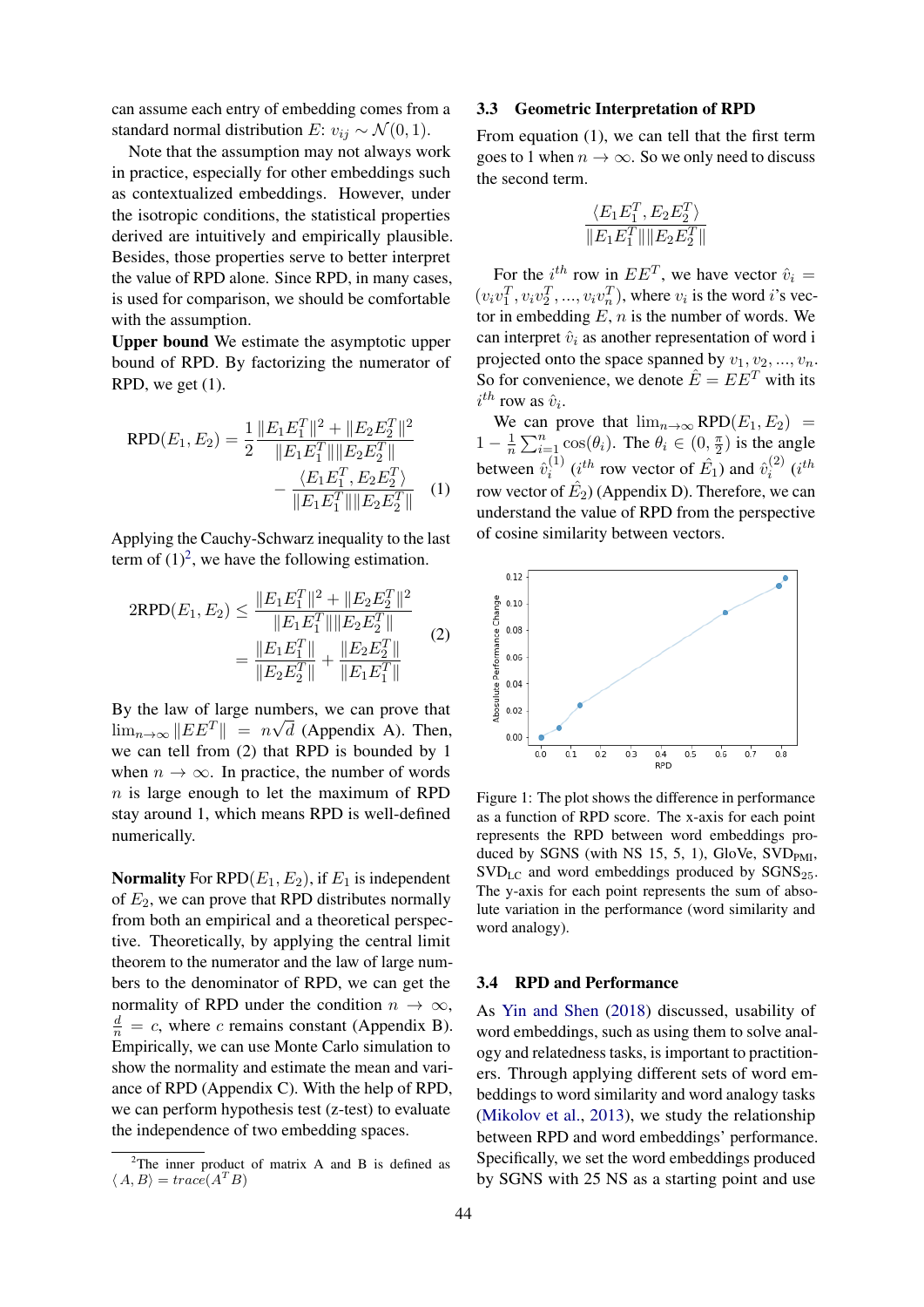other word embeddings, for example, GloVe as an end point. Then we get a two dimensional point with x as their RPD,  $y$  as their absolute perfor-mance change in word similarity<sup>[3](#page-3-0)</sup> and analogy<sup>[4](#page-3-1)</sup> tasks.

By putting those points in Figure [1,](#page-2-1) we can tell in a certain range of RPD, the larger RPD between the two sets of word embedding means the bigger gap in their absolute performance. Intuitively, RPD is strongly related to cosine similarity, which is the measure of word similarity. RPD also shares the same property of PIP loss, where a small RPD leads to a small difference in relatedness and analogy tasks. We obtain similar results when the starting point is a different embedding space.

Note that this section serves to demonstrate the performance (at least in word similarity and analogy tasks) variation of different embedding spaces is correlated with their RPD. While we are aware of the relevance of other downstream tasks, we do not explore further since our focus lies in investigating the intrinsic geometry relation of embedding spaces.

### 4 Experiment

The following experiments serve to apply RPD to explore some questions of interest and further demonstrate that RPD is suitable for investigating the relations between embedding spaces. We leave applying RPD to help improve specific NLP tasks to future research. For example, RPD could be used for combining different embeddings together, which could help us produce better metaembeddings [\(Kiela et al.,](#page-6-10) [2018\)](#page-6-10).

### 4.1 Setup

If not explicitly stated, the experiments are performed on Text8 corpus [\(Mahoney,](#page-6-11) [2011\)](#page-6-11), a standard benchmark corpus used for various natural language tasks [\(Yin and Shen,](#page-7-1) [2018\)](#page-7-1). For all methods we experiment, we train 300 dimension embeddings, with window size of 10, and normalize the embedding matrices with their standard deviation<sup>[5](#page-3-2)</sup>. The default NS for SGNS is 15.

<span id="page-3-3"></span>

| Methods           | GloVe | <b>SVD</b> <sub>PMI</sub> | $SVD_{LC}$ |
|-------------------|-------|---------------------------|------------|
| $SGNS_{25}$       | 0.792 | 0.609                     | 0.847      |
| $SGNS_{15}$       | 0.773 | 0.594                     | 0.837      |
| SGNS <sub>5</sub> | 0.725 | 0.550                     | 0.805      |
| SGNS <sub>1</sub> | 0.719 | 0.511                     | 0.799      |

Table 1: RPDs of SGNS vs other methods

# 4.2 Different Algorithms Produce Different Embeddings

### Dependence of SGNS and SVD<sub>PMI</sub>

As discussed in the introduction, the relationship between embeddings trained with SGNS and SVD<sub>PMI</sub> remains controversial [\(Arora et al.,](#page-5-2) [2016;](#page-5-2) [Mimno and Thompson,](#page-6-12) [2017\)](#page-6-12). We use the results we obtain in Section 3.2 to test their dependence. For example, if one believes that  $E_1$  trained with SGNS and  $E_2$  trained with SVD<sub>PMI</sub> have no relationship, then the null hypothesis  $H_0$  would be:  $E_1$ and  $E_2$  are independent.

Under  $H_0$ , RPD $(E_1, E_2)$  asymptotically follows  $\mathcal{N}(\mu, \sigma^2)$ . Then the test statistic z is calculated as follows.

$$
z = \frac{\text{RPD}(E_1, E_2) - \mu}{\sigma}
$$

In our case, we estimate  $\mu$  = 0.953 and  $\sigma = 0.001$  with Monte Carlo simulation with randomly initialized embeddings. Take  $RPD(E_{SGNS_1}, E_{SVD_{PMI}}) = 0.511$  $RPD(E_{SGNS_1}, E_{SVD_{PMI}}) = 0.511$  $RPD(E_{SGNS_1}, E_{SVD_{PMI}}) = 0.511$  from Table 1 as an example, the statistic  $z = 442$ , which means the p-value  $\ll 0.01$ . Thus, we can confidently reject  $H_0$ . Notice that we can test any two sets of word embeddings with this method. It is not hard to see that no pair of word embeddings in Table [1](#page-3-3) are independent, which suggests that there exists an unified theory behind these methods.

# **SGNS** is Closest to SVD<sub>PMI</sub>

With the help of RPD, it is also interesting to investigate distances between embeddings produced by different methods. Here, we calculate the RPDs among SGNS (with negative sampling 25, 15, 5, 1), GloVe, SVD<sub>PMI</sub>, SVD<sub>LC</sub>.

Table [1](#page-3-3) shows the RPDs between SGNS with different negative sampling numbers and other methods. From the table, we can tell that SGNS stays close to  $SVD<sub>PMI</sub>$ , which confirms [Levy and Gold](#page-6-7)[berg](#page-6-7) [\(2014b\)](#page-6-7)'s theory.

<span id="page-3-0"></span> $3$ Our word similarity task can be found here: [https:]( https://aclweb.org/aclwiki/WordSimilarity-353_Test_Collection_(State_of_the_art)) [//aclweb.org/aclwiki/WordSimilarity-353\\_]( https://aclweb.org/aclwiki/WordSimilarity-353_Test_Collection_(State_of_the_art)) [Test\\_Collection\\_\(State\\_of\\_the\\_art\)]( https://aclweb.org/aclwiki/WordSimilarity-353_Test_Collection_(State_of_the_art))

<span id="page-3-1"></span><sup>4</sup>Our word analogy task can be found here: [https://aclweb.org/aclwiki/Google\\_]( https://aclweb.org/aclwiki/Google_analogy_test_set_(State_of_the_art)) [analogy\\_test\\_set\\_\(State\\_of\\_the\\_art\)]( https://aclweb.org/aclwiki/Google_analogy_test_set_(State_of_the_art))

<span id="page-3-2"></span> $5$ The code can be found on Bitbucket: [https://](https://bitbucket.org/omerlevy/hyperwords) [bitbucket.org/omerlevy/hyperwords](https://bitbucket.org/omerlevy/hyperwords)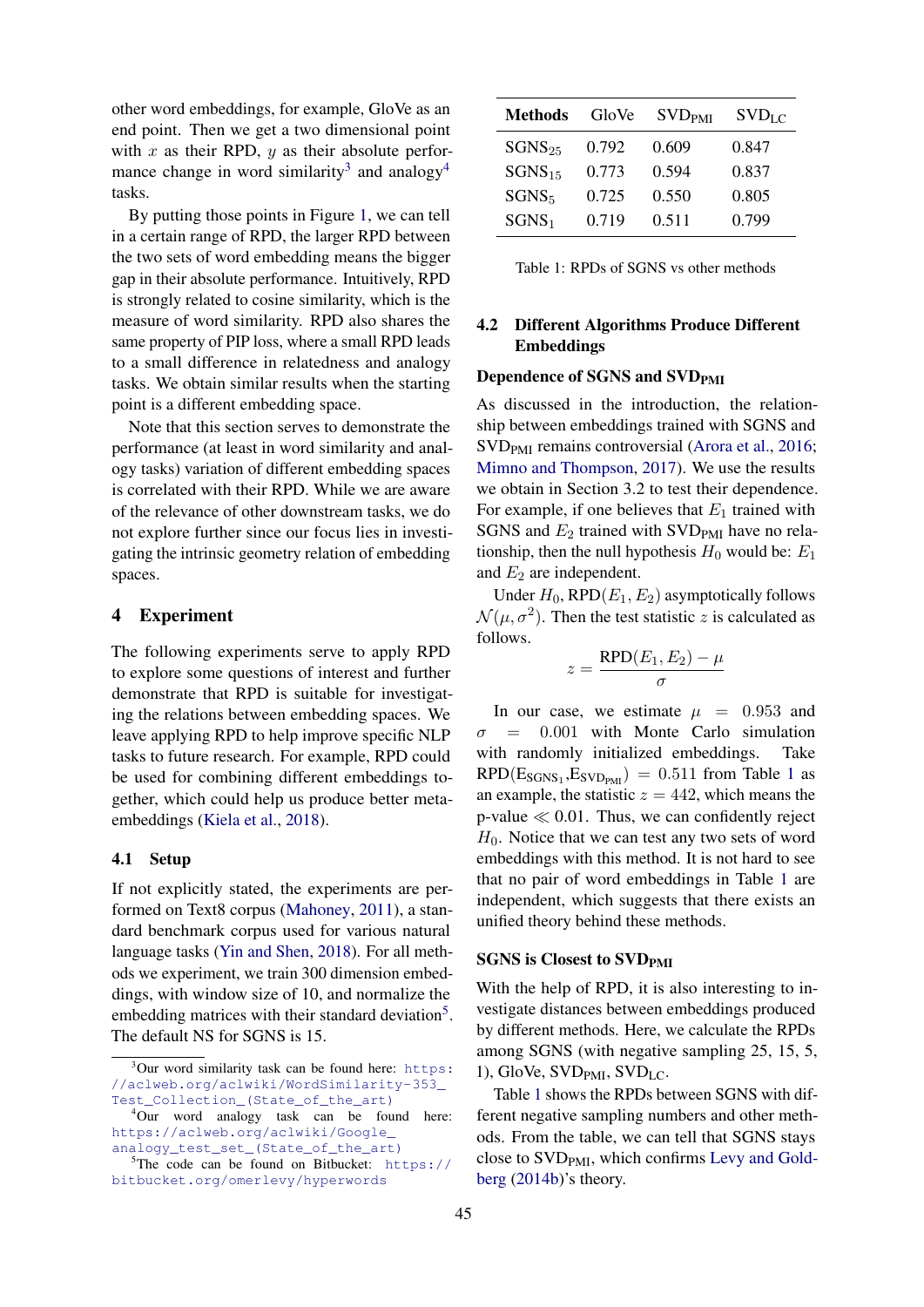<span id="page-4-0"></span>

Figure 2: Plot of different methods. We create the plot by fixing the position of  $SVD_{LC}$  and  $SVD_{PMI}$ . We then derive the position of other word embeddings according to their RPD with existing points on the plot.

### Hyper-parameters Have Influence on Embeddings

From Table [1,](#page-3-3) an interesting phenomenon is that SGNS becomes closer to other methods with the decrease of negative samples, which suggests that negative sampling is one of the factors driving SGNS away from matrix factorization methods.

With RPDs between different sets of word embeddings, we plot the embeddings in 2D by treating each embedding space as a single point. We first fix point  $SVD<sub>PMI</sub>$  and  $SVD<sub>LC</sub>$ , then we draw other points according to their RPDs with the other methods. Figure [2](#page-4-0) helps us see how negative sampling affects the embedding intuitively. Increasing the number of negative samples pulls SGNS away from SVD<sub>PMI</sub>. Combining Table [1](#page-3-3) and Figure [2,](#page-4-0) we can tell that although the hyper-parameters can influence the embeddings to some extent, the main difference comes from the algorithms.

## 4.3 Different Initializations Barely Influence Embeddings

Random initializations produce different embeddings with the same algorithms and hyperparameters. While those embeddings usually get similar performance on the downstream tasks, people are still concerned about their effects. We investigate the influence of random initializations for GloVe and SGNS.

We train the embedding in the same setting multiple times and get the average RPDs for each method. For SGNS, the average RPDs of random initialization is 0.027. For GloVe, the value is 0.059.

We can tell that different random initializations produce essentially the same embeddings. Neither

<span id="page-4-3"></span>

|                   | <b>SGNS</b> | GloVe |
|-------------------|-------------|-------|
| Text8-WMT14 0.168 |             | 0.686 |
| Text8-TED         | 0.119       | 0.758 |
| WMT14-TED         | 0.175       | 0.716 |

Table 2: RPDs between same method trained from different corpora

SGNS or GloVe has a significant RPD in different initializations, which suggests random initialization has little influence over word embeddings' performance (Section 3.4). However, SGNS seems to be more stable in this setting.

# 4.4 Different Corpora Produce Different Embeddings

It is well known that different corpora produce different word embeddings. However, it is hard for us to tell how different they are and whether the difference influences downstream applications [\(An](#page-5-3)[toniak and Mimno,](#page-5-3) [2018\)](#page-5-3). Knowing this would help researchers choose the algorithms in specific scenarios, for example, evolving semantic discovery [\(Yao et al.,](#page-7-2) [2018;](#page-7-2) [Kozlowski et al.,](#page-6-6) [2019\)](#page-6-6). They focus on the semantic evolution of words, but corpora are different in different time scales. Their methods use word embeddings to study semantic shift, which might be influenced by the word embeddings being trained on different corpora, thus getting unreliable results. In this case, it would be important to chose an algorithm less prone to influences by differences in corpora.

We train word embeddings using each of text8 (Wikipedia domain, 25097 unique words), WMT14 news crawl<sup>[6](#page-4-1)</sup> (Newswire domain, 24359 unique words), TED speech<sup>[7](#page-4-2)</sup> (Speech domain, 7389 unique words). We compute RPD on the intersections of their vocabulary

From Table [2,](#page-4-3) we can tell that SGNS is consistently more stable than GloVe in different domains. We suggest that this is because GloVe trains the embedding with co-occurrence matrix, which gets influenced more by the corpus.

### 5 Discussion

While our work investigates some interesting problems about word embeddings, there are many other

<span id="page-4-1"></span><sup>6</sup><http://www.statmt.org/wmt14/>

<span id="page-4-2"></span><sup>7</sup><https://workshop2016.iwslt.org/>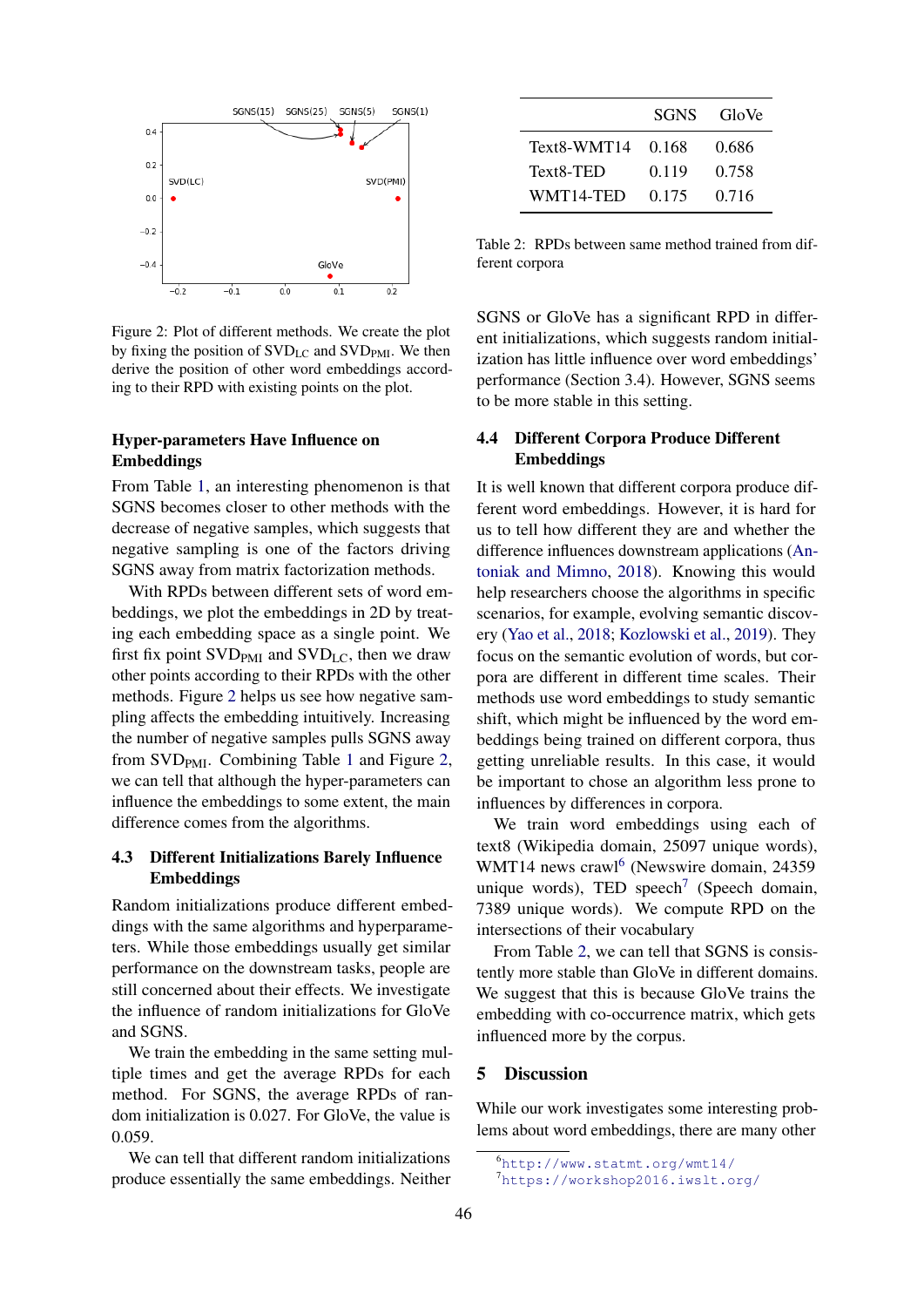problems about embeddings that can be demonstrated with the help of RPD. We discuss some of them as follows.

### 5.1 RPD and Crosslingual Word Embeddings

[Artetxe et al.](#page-5-4) [\(2018\)](#page-5-4) provide a framework to obtain bilingual embeddings, whose the core step of the framework is an orthogonal transformation and other existing methods can be seen as its variations. The framework proposes to train monolingual embeddings separately and then map them into a shared-embedding space with linear transformation.

While linear transformation is no guarantee for the alignment of two embedding spaces from different languages, RPD could potentially serve as a way to indicate how different language pairs benefit from mapping them with an orthogonal transformation. Since RPD is unitary-invariant, we can calculate RPD between embedding spaces from different language pairs. The smaller RPD is, the better the framework could align this two language embedding spaces.

### 5.2 RPD and Post-Processing Word Embeddings

Post-processing word embeddings can be useful in many ways. For example, Vulić et al.  $(2018)$ retrofit word embeddings with external linguistic resources, such as WordNet to obtain better embeddings; Rothe and Schütze  $(2016)$  decompose embedding space to get better performance at specialized domains; and [Mu and Viswanath](#page-6-15) [\(2018\)](#page-6-15) obtain stronger embeddings by eliminating the common mean vector and a few top dominating directions.

RPD could serve as a metric to evaluate how the embedding space changes intrinsically after postprocessing.

# 5.3 RPD and Contextualized Word Embeddings

Contextualized embeddings are popular NLP techniques which significantly improve a wide range of NLP tasks [\(Bowman et al.,](#page-5-5) [2015;](#page-5-5) [Rajpurkar](#page-6-16) [et al.,](#page-6-16) [2018\)](#page-6-16). To understand why contextualized embeddings are beneficial to those NLP tasks, many works investigate the the nature of syntactic [\(Liu](#page-6-17) [et al.,](#page-6-17) [2019\)](#page-6-17), semantic [\(Liu et al.,](#page-6-17) [2019\)](#page-6-17), and commonsense knowledge [\(Zhou et al.,](#page-7-3) [2019\)](#page-7-3) contained in such representations.

However, we still know little about the vector space of contextualized embeddings and their rela-

tionship with traditional word embeddings, which is important to further apply contextualized embeddings in various scenarios [\(Lin and Smith,](#page-6-18) [2019\)](#page-6-18). RPD can potentially serve to help us better understand contextualized embeddings in future research.

# 6 Conclusion

In this paper, we propose RPD, a metric to quantify the distance between embedding spaces (i.e different sets of word embeddings). With the help of RPD and its properties, we verify some intuitions and answer some questions. Justifying RPD theoretically and empirically, we believe RPD can offer us a new perspective to understand and compare word embeddings.

### Acknowledgments

I would like to thank Dr. Zi Yin, Dr. Vered Shwartz, Maarten Sap, and Jorge Balazs for their feedback that greatly improved the paper.

### References

- <span id="page-5-3"></span>Maria Antoniak and David Mimno. 2018. [Evaluating](https://transacl.org/ojs/index.php/tacl/article/view/1202) [the stability of embedding-based word similarities.](https://transacl.org/ojs/index.php/tacl/article/view/1202) *Transactions of the Association for Computational Linguistics*, 6:107–119.
- <span id="page-5-2"></span>Sanjeev Arora, Yuanzhi Li, Yingyu Liang, Tengyu Ma, and Andrej Risteski. 2016. [A latent variable model](https://transacl.org/ojs/index.php/tacl/article/view/742) [approach to pmi-based word embeddings.](https://transacl.org/ojs/index.php/tacl/article/view/742) *Transactions of the Association for Computational Linguistics*, 4:385–399.
- <span id="page-5-4"></span>Mikel Artetxe, Gorka Labaka, and Eneko Agirre. 2018. [Generalizing and improving bilingual word embed](https://www.aaai.org/ocs/index.php/AAAI/AAAI18/paper/view/16935/16781)[ding mappings with a multi-step framework of linear](https://www.aaai.org/ocs/index.php/AAAI/AAAI18/paper/view/16935/16781) [transformations.](https://www.aaai.org/ocs/index.php/AAAI/AAAI18/paper/view/16935/16781)
- <span id="page-5-0"></span>Piotr Bojanowski, Edouard Grave, Armand Joulin, and Tomas Mikolov. 2017. [Enriching word vectors with](https://doi.org/10.1162/tacl_a_00051) [subword information.](https://doi.org/10.1162/tacl_a_00051) *Transactions of the Association for Computational Linguistics*, 5:135–146.
- <span id="page-5-1"></span>Tolga Bolukbasi, Kai-Wei Chang, James Y Zou, Venkatesh Saligrama, and Adam T Kalai. 2016. [Man is to computer programmer as woman is to](http://papers.nips.cc/paper/6228-man-is-to-computer-programmer-as-woman-is-to-homemaker-debiasing-word-embeddings.pdf) [homemaker? debiasing word embeddings.](http://papers.nips.cc/paper/6228-man-is-to-computer-programmer-as-woman-is-to-homemaker-debiasing-word-embeddings.pdf) In D. D. Lee, M. Sugiyama, U. V. Luxburg, I. Guyon, and R. Garnett, editors, *Advances in Neural Information Processing Systems 29*, pages 4349–4357. Curran Associates, Inc.
- <span id="page-5-5"></span>Samuel R. Bowman, Gabor Angeli, Christopher Potts, and Christopher D. Manning. 2015. [A large anno](https://doi.org/10.18653/v1/D15-1075)[tated corpus for learning natural language inference.](https://doi.org/10.18653/v1/D15-1075) In *Proceedings of the 2015 Conference on Empirical Methods in Natural Language Processing*, pages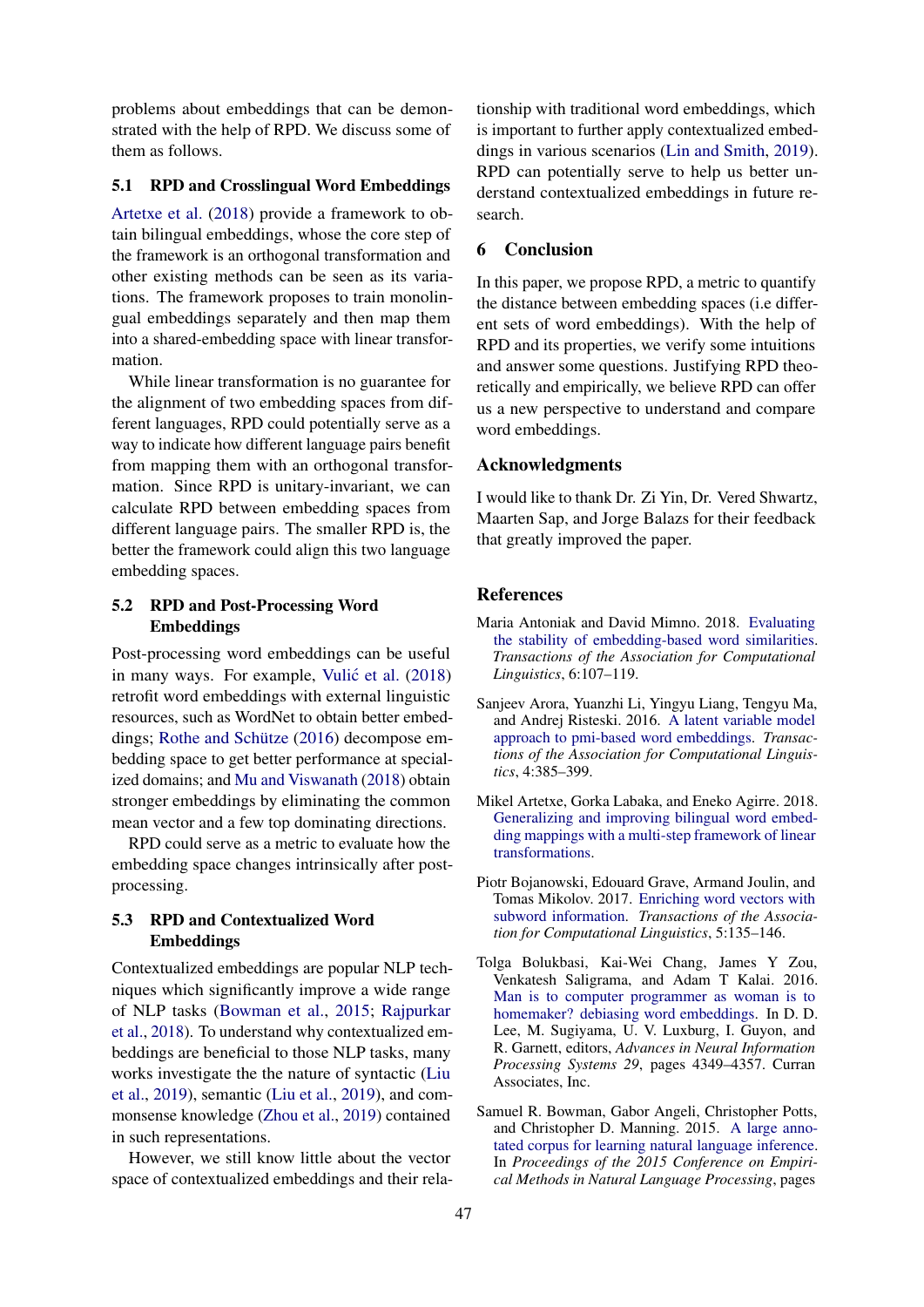632–642, Lisbon, Portugal. Association for Computational Linguistics.

- <span id="page-6-4"></span>Jacob Devlin, Ming-Wei Chang, Kenton Lee, and Kristina Toutanova. 2019. [BERT: Pre-training of](https://doi.org/10.18653/v1/N19-1423) [deep bidirectional transformers for language under](https://doi.org/10.18653/v1/N19-1423)[standing.](https://doi.org/10.18653/v1/N19-1423) In *Proceedings of the 2019 Conference of the North American Chapter of the Association for Computational Linguistics: Human Language Technologies, Volume 1 (Long and Short Papers)*, pages 4171–4186, Minneapolis, Minnesota. Association for Computational Linguistics.
- <span id="page-6-10"></span>Douwe Kiela, Changhan Wang, and Kyunghyun Cho. 2018. [Dynamic meta-embeddings for improved sen](https://doi.org/10.18653/v1/D18-1176)[tence representations.](https://doi.org/10.18653/v1/D18-1176) In *Proceedings of the 2018 Conference on Empirical Methods in Natural Language Processing*, pages 1466–1477, Brussels, Belgium. Association for Computational Linguistics.
- <span id="page-6-6"></span>Austin C. Kozlowski, Matt Taddy, and James A. Evans. 2019. [The geometry of culture: Analyzing the mean](https://doi.org/10.1177/0003122419877135)[ings of class through word embeddings.](https://doi.org/10.1177/0003122419877135) *American Sociological Review*, 84(5):905–949.
- <span id="page-6-3"></span>Omer Levy and Yoav Goldberg. 2014a. [Dependency](https://doi.org/10.3115/v1/P14-2050)[based word embeddings.](https://doi.org/10.3115/v1/P14-2050) In *Proceedings of the 52nd Annual Meeting of the Association for Computational Linguistics (Volume 2: Short Papers)*, pages 302–308, Baltimore, Maryland. Association for Computational Linguistics.
- <span id="page-6-7"></span>Omer Levy and Yoav Goldberg. 2014b. [Neural word](http://dl.acm.org/citation.cfm?id=2969033.2969070) [embedding as implicit matrix factorization.](http://dl.acm.org/citation.cfm?id=2969033.2969070) In *Proceedings of the 27th International Conference on Neural Information Processing Systems - Volume 2*, NIPS'14, pages 2177–2185, Cambridge, MA, USA. MIT Press.
- <span id="page-6-5"></span>Omer Levy, Yoav Goldberg, and Ido Dagan. 2015. [Im](https://doi.org/10.1162/tacl_a_00134)[proving distributional similarity with lessons learned](https://doi.org/10.1162/tacl_a_00134) [from word embeddings.](https://doi.org/10.1162/tacl_a_00134) *Transactions of the Association for Computational Linguistics*, 3:211–225.
- <span id="page-6-18"></span>Lucy H. Lin and Noah A. Smith. 2019. [Situating](https://arxiv.org/abs/1909.10724) [sentence embedders with nearest neighbor overlap.](https://arxiv.org/abs/1909.10724) *ArXiv*, abs/1909.10724.
- <span id="page-6-17"></span>Nelson F. Liu, Matt Gardner, Yonatan Belinkov, Matthew E. Peters, and Noah A. Smith. 2019. [Lin](https://doi.org/10.18653/v1/N19-1112)[guistic knowledge and transferability of contextual](https://doi.org/10.18653/v1/N19-1112) [representations.](https://doi.org/10.18653/v1/N19-1112) In *Proceedings of the 2019 Conference of the North American Chapter of the Association for Computational Linguistics: Human Language Technologies, Volume 1 (Long and Short Papers)*, pages 1073–1094, Minneapolis, Minnesota. Association for Computational Linguistics.
- <span id="page-6-11"></span>Matt Mahoney. 2011. [Large text comparison bench](http://mattmahoney.net/dc/textdata.html)[mark, 2011.](http://mattmahoney.net/dc/textdata.html)
- <span id="page-6-1"></span>Tomas Mikolov, Kai Chen, Greg S. Corrado, and Jeffrey Dean. 2013. [Efficient estimation of word repre](http://arxiv.org/abs/1301.3781)[sentations in vector space.](http://arxiv.org/abs/1301.3781)
- <span id="page-6-12"></span>David Mimno and Laure Thompson. 2017. [The strange](https://doi.org/10.18653/v1/D17-1308) [geometry of skip-gram with negative sampling.](https://doi.org/10.18653/v1/D17-1308) In *Proceedings of the 2017 Conference on Empirical Methods in Natural Language Processing*, pages 2873–2878.
- <span id="page-6-0"></span>Andriy Mnih and Koray Kavukcuoglu. 2013. [Learning](http://papers.nips.cc/paper/5165-learning-word-embeddings-efficiently-with-noise-contrastive-estimation.pdf) [word embeddings efficiently with noise-contrastive](http://papers.nips.cc/paper/5165-learning-word-embeddings-efficiently-with-noise-contrastive-estimation.pdf) [estimation.](http://papers.nips.cc/paper/5165-learning-word-embeddings-efficiently-with-noise-contrastive-estimation.pdf) In C. J. C. Burges, L. Bottou, M. Welling, Z. Ghahramani, and K. Q. Weinberger, editors, *Advances in Neural Information Processing Systems 26*, pages 2265–2273. Curran Associates, Inc.
- <span id="page-6-15"></span>Jiaqi Mu and Pramod Viswanath. 2018. [All-but-the](https://openreview.net/forum?id=HkuGJ3kCb)[top: Simple and effective postprocessing for word](https://openreview.net/forum?id=HkuGJ3kCb) [representations.](https://openreview.net/forum?id=HkuGJ3kCb) In *International Conference on Learning Representations*.
- <span id="page-6-2"></span>Jeffrey Pennington, Richard Socher, and Christopher Manning. 2014. [Glove: Global vectors for word rep](https://doi.org/10.3115/v1/D14-1162)[resentation.](https://doi.org/10.3115/v1/D14-1162) In *Proceedings of the 2014 Conference on Empirical Methods in Natural Language Processing (EMNLP)*, pages 1532–1543, Doha, Qatar. Association for Computational Linguistics.
- <span id="page-6-8"></span>Matthew Peters, Mark Neumann, Mohit Iyyer, Matt Gardner, Christopher Clark, Kenton Lee, and Luke Zettlemoyer. 2018. [Deep contextualized word rep](https://doi.org/10.18653/v1/N18-1202)[resentations.](https://doi.org/10.18653/v1/N18-1202) In *Proceedings of the 2018 Conference of the North American Chapter of the Association for Computational Linguistics: Human Language Technologies, Volume 1 (Long Papers)*, pages 2227–2237, New Orleans, Louisiana. Association for Computational Linguistics.
- <span id="page-6-16"></span>Pranav Rajpurkar, Robin Jia, and Percy Liang. 2018. [Know what you don't know: Unanswerable ques](https://doi.org/10.18653/v1/P18-2124)[tions for SQuAD.](https://doi.org/10.18653/v1/P18-2124) In *Proceedings of the 56th Annual Meeting of the Association for Computational Linguistics (Volume 2: Short Papers)*, pages 784– 789, Melbourne, Australia. Association for Computational Linguistics.
- <span id="page-6-14"></span>Sascha Rothe and Hinrich Schütze. 2016. [Word embed](https://doi.org/10.18653/v1/P16-2083)[ding calculus in meaningful ultradense subspaces.](https://doi.org/10.18653/v1/P16-2083) In *Proceedings of the 54th Annual Meeting of the Association for Computational Linguistics (Volume 2: Short Papers)*, pages 512–517, Berlin, Germany. Association for Computational Linguistics.
- <span id="page-6-9"></span>Samuel L. Smith, David H. P. Turban, Steven Hamblin, and Nils Y. Hammerla. 2017. [Offline bilingual word](http://arxiv.org/abs/1702.03859) [vectors, orthogonal transformations and the inverted](http://arxiv.org/abs/1702.03859) [softmax.](http://arxiv.org/abs/1702.03859) *CoRR*, abs/1702.03859.
- <span id="page-6-13"></span>Ivan Vulić, Goran Glavaš, Nikola Mrkšić, and Anna Korhonen. 2018. [Post-specialisation: Retrofitting](https://doi.org/10.18653/v1/N18-1048) [vectors of words unseen in lexical resources.](https://doi.org/10.18653/v1/N18-1048) In *Proceedings of the 2018 Conference of the North American Chapter of the Association for Computational Linguistics: Human Language Technologies, Volume 1 (Long Papers)*, pages 516–527, New Orleans, Louisiana. Association for Computational Linguistics.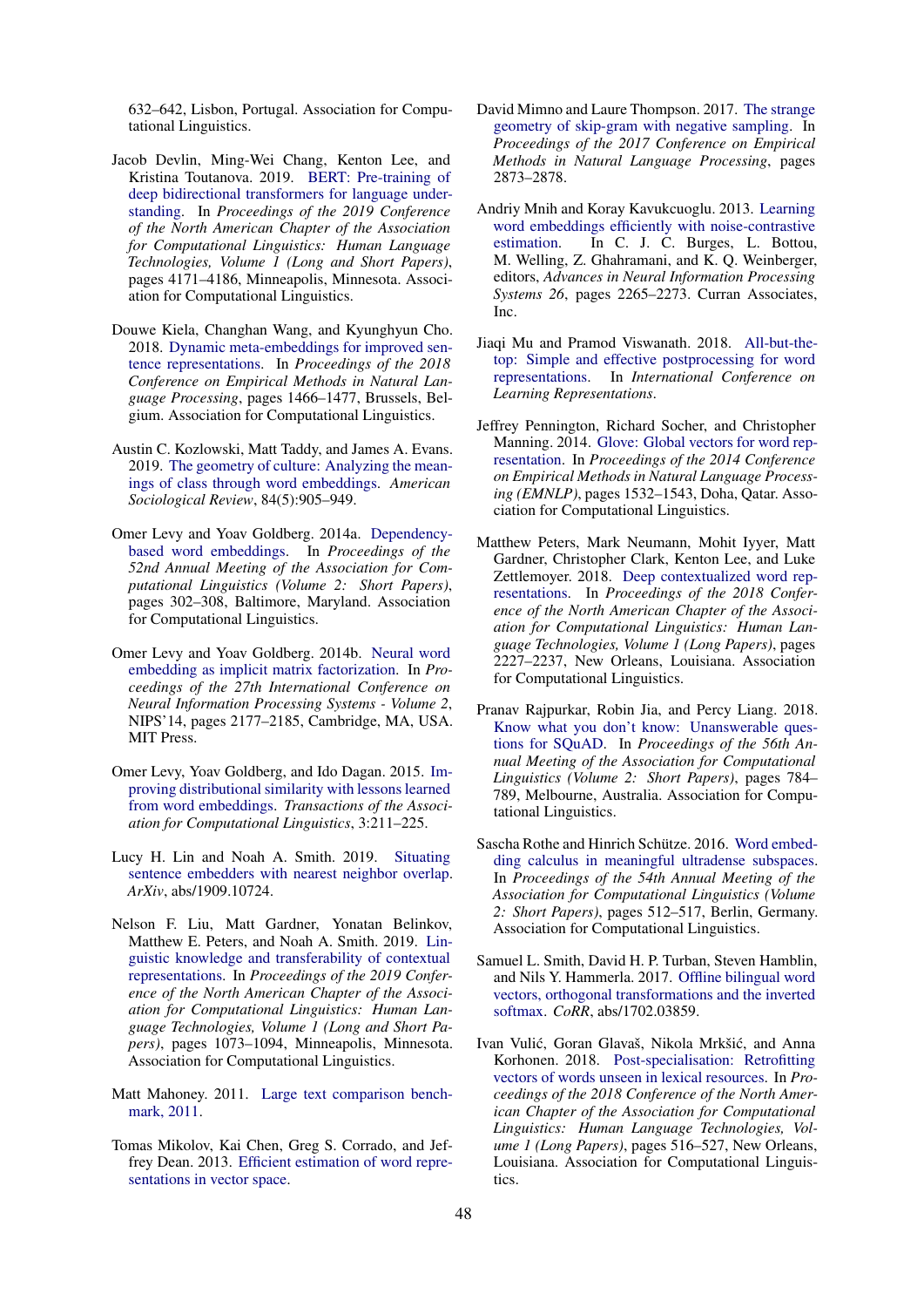- <span id="page-7-2"></span>Zijun Yao, Yifan Sun, Weicong Ding, Nikhil Rao, and Hui Xiong. 2018. [Dynamic word embeddings for](https://doi.org/10.1145/3159652.3159703) [evolving semantic discovery.](https://doi.org/10.1145/3159652.3159703) In *Proceedings of the Eleventh ACM International Conference on Web Search and Data Mining*, WSDM 18, page 673681, New York, NY, USA. Association for Computing Machinery.
- <span id="page-7-0"></span>Wenpeng Yin and Hinrich Schütze. 2016. [Learning](https://doi.org/10.18653/v1/P16-1128) [word meta-embeddings.](https://doi.org/10.18653/v1/P16-1128) In *Proceedings of the 54th Annual Meeting of the Association for Computational Linguistics (Volume 1: Long Papers)*, pages 1351–1360, Berlin, Germany. Association for Computational Linguistics.
- <span id="page-7-1"></span>Zi Yin and Yuanyuan Shen. 2018. [On the dimension](http://papers.nips.cc/paper/7368-on-the-dimensionality-of-word-embedding.pdf)[ality of word embedding.](http://papers.nips.cc/paper/7368-on-the-dimensionality-of-word-embedding.pdf) In S. Bengio, H. Wallach, H. Larochelle, K. Grauman, N. Cesa-Bianchi, and R. Garnett, editors, *Advances in Neural Information Processing Systems 31*, pages 887–898. Curran Associates, Inc.
- <span id="page-7-3"></span>Xuhui Zhou, Yue Zhang, Leyang Cui, and Dandan Huang. 2019. [Evaluating commonsense in pre](http://arxiv.org/abs/1911.11931)[trained language models.](http://arxiv.org/abs/1911.11931)